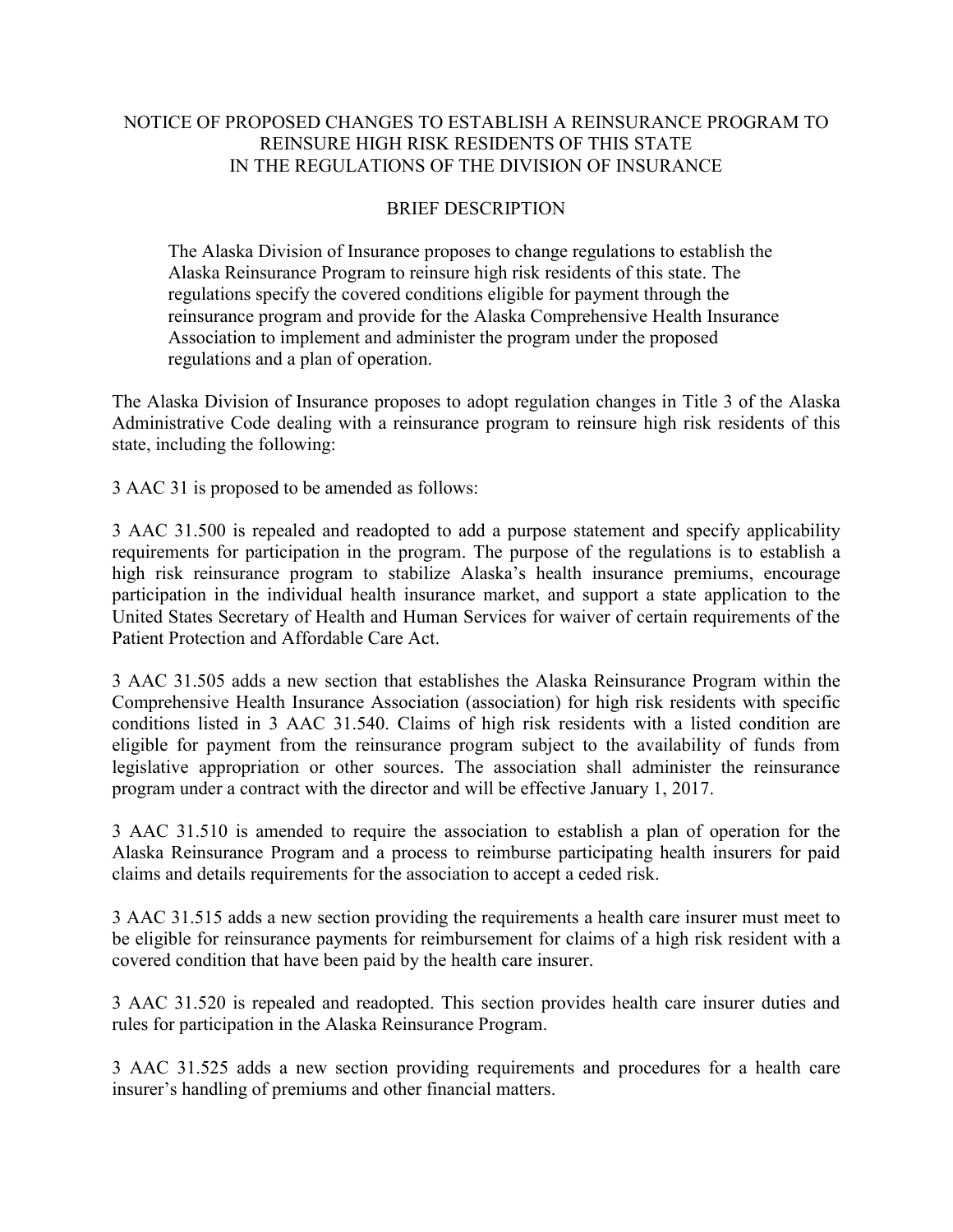3 AAC 31.530 is repealed and readopted. This section provides procedures for accounting, reporting, and auditing.

3 AAC 31.535 adds a new section providing procedures for the association to conduct an annual true-up process to prevent a deficit in the fund for that calendar year and to prevent a windfall to an insurer as a result of third party recoveries, recovery of overpayments, commercial reinsurance recoveries, or risk adjustments made under the Patient Protection and Affordable Care Act.

3 AAC 31.540 adds a new section listing covered health conditions of a high risk resident that are eligible for reimbursement through the reinsurance program.

3 AAC 31.549 repeals and readopts the definitions applicable under 3 AAC 31.500-31.549.

You may comment on the proposed regulation changes, including the potential costs to private persons of complying with the proposed changes, by submitting written comments to the Division of Insurance; Attention: Sarah Bailey; P.O. Box 110805; Juneau, AK 99811-0805; by e-mail to sarah.bailey@alaska.gov; or by fax to (907) 465-3422. Comments may also be submitted through the Alaska Online Public Notice System at http://aws.state.ak.us/OnlinePublicNotices. All comments must be received **no later than 5:00 p.m., October 21, 2016.**

Oral or written comments also may be submitted at a hearing to be held on **October 21, 2016** in Conference Room B on the ninth floor of the State Office Building, located at 333 Willoughby Ave., Juneau, Alaska. The hearing will be held from **10:30 a.m. to 11:30 a.m.** and might be extended to accommodate those present before **11:30 a.m.** who did not have an opportunity to comment. If you are unable to attend the meeting in person and would like to participate by teleconference, please call 1-800-315-6338 and enter the access code 42070 followed by #.

You may submit written questions relevant to the proposed action to the Division of Insurance; Attention: Sarah Bailey; P.O. Box 110805, Juneau, AK 99811-0805 or by e-mail to sarah.bailey@alaska.gov. **The questions must be received at least 10 days before the end of the public comment period.** The division will aggregate its response to substantially similar questions and make the questions and responses available on the division's website at https://www.commerce.alaska.gov/web/ins/HearingsMeetingsandNotices.aspx and on the Alaska Online Public Notice System. The division may, but is not required to, answer written questions received after the 10-day cut-off date and before the end of the comment period.

If you are a person with a disability who needs a special accommodation in order to participate in the process, please contact Laura Watson at laura.watson@alaska.gov or (907) 465-2597 or TDD (907) 465-5437 no later than **October 11, 2016** to ensure that any necessary accommodations can be provided.

A copy of the proposed regulation changes is available on the division's website at https://www.commerce.alaska.gov/web/ins/HearingsMeetingsandNotices.aspx, on the Alaska